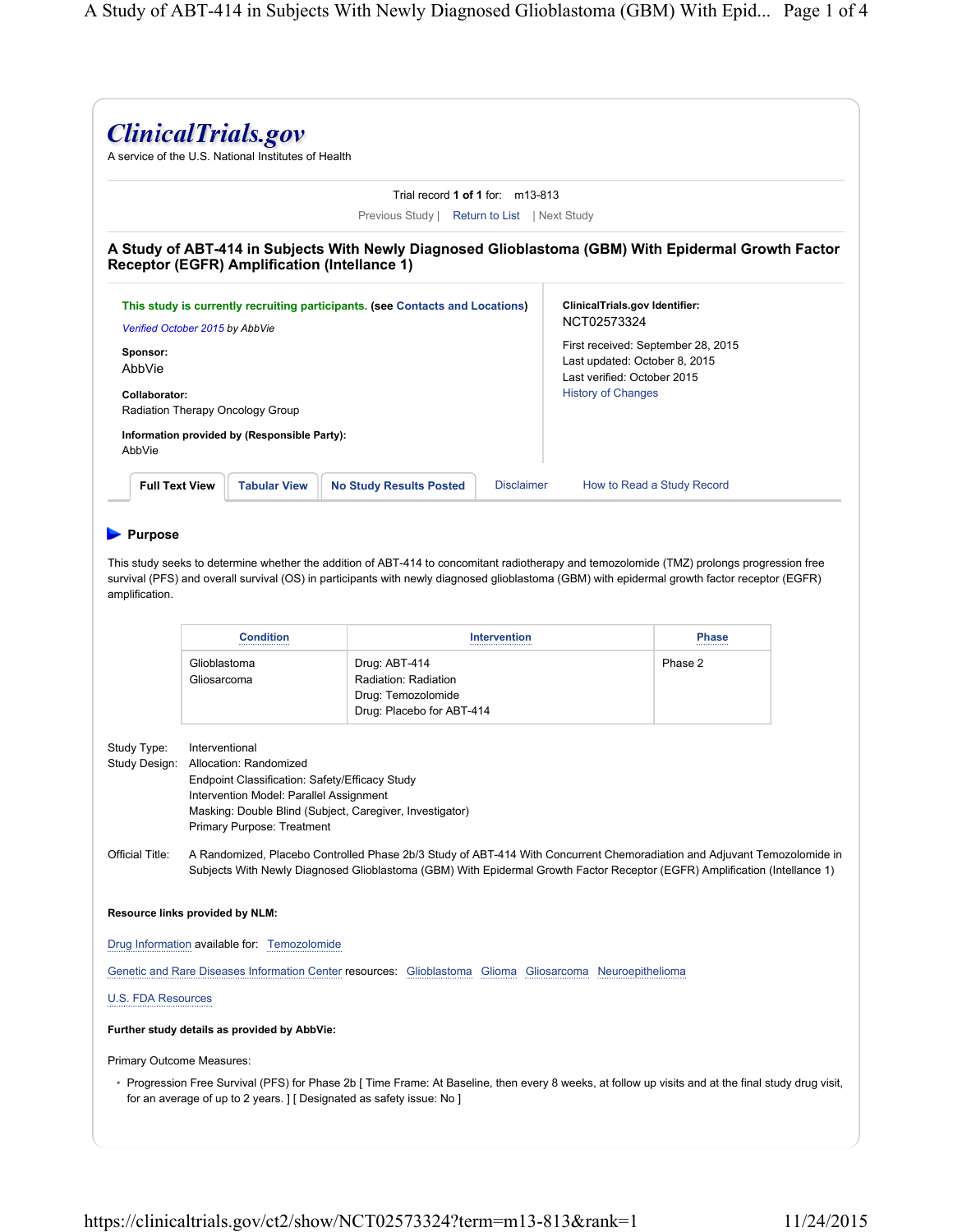Time to PFS is defined as the number of days from the date of randomization to the date of earliest disease progression based on Response Assessment in Neuro Oncology (RANO) criteria (as determined by the Investigator) or to the date of death, if disease progression does not occur.

• Overall Survival (OS) for Phase 3 [ Time Frame: Quarterly after treatment discontinuation for approximately 4 years ] [ Designated as safety issue: No ]

Time to OS is defined as the number of days from the date of randomization to the date of death due to any cause.

Secondary Outcome Measures:

• Progression Free Survival (PFS) for Phase 3 [ Time Frame: At Baseline, then every 8 weeks, at follow up visits and at the final study drug visit, for an average of up to 2 years. ] [ Designated as safety issue: No ]

Time to PFS is defined as the number of days from the date of randomization to the date of earliest disease progression based on Response Assessment in Neuro Oncology (RANO) criteria (as determined by the Investigator) or to the date of death, if disease progression does not occur.

• Overall Survival (OS) for Phase 2b [ Time Frame: Quarterly after treatment discontinuation for approximately 4 years ] [ Designated as safety issue: No ]

Time to OS is defined as the number of days from the date of randomization to the date of death due to any cause.

• OS for the EGFRvIII-mutated tumor subgroup [ Time Frame: Quarterly after treatment discontinuation for approximately 4 years ] [ Designated as safety issue: No ]

Time to OS is defined as the number of days from the date of randomization to the date of death due to any cause.

• PFS for EGFRvIII-mutated tumor subgroup [ Time Frame: At Baseline, then every 8 weeks, at follow up visits and at the final study drug visit, for an average of up to 2 years. ] [ Designated as safety issue: No ]

Time to PFS is defined as the number of days from the date of randomization to the date of earliest disease progression based on Response Assessment in Neuro Oncology (RANO) criteria (as determined by the Investigator) or to the date of death, if disease progression does not occur.

• Number of days to deterioration in neurocognitive functioning [ Time Frame: At Screening, every 8 weeks until disease progression, and postprogression, for an average of up to 2 years. ] [ Designated as safety issue: No ]

Number of days from baseline to 0.5 SD or greater deterioration from baseline on the composite score of the Clinical Trial Battery.

• Number of days to deterioration in symptom severity score M.D. Anderson Symptom Inventory Brain Tumor Module (MDASI-BT) [ Time Frame: At Screening, every 8 weeks until disease progression, and post-progression, for an average of up to 2 years. ] [ Designated as safety issue: No ]

Number of days from baseline to 1 point or greater increase in MDASI-BT symptom severity score.

• Number of days to deterioration in symptom interference score (MDASI-BT) [ Time Frame: At Screening, every 8 weeks until disease progression, at post-progression, for an average of up to 2 years. ] [ Designated as safety issue: No ]

Number of days from baseline to 1 point or greater increase in MDASI-BT symptom interference score.

| <b>Estimated Enrollment:</b>            | 720                                                                                                    |
|-----------------------------------------|--------------------------------------------------------------------------------------------------------|
| Study Start Date:                       | October 2015                                                                                           |
| <b>Estimated Study Completion Date:</b> | March 2020                                                                                             |
|                                         | Estimated Primary Completion Date: March 2020 (Final data collection date for primary outcome measure) |

| <b>Arms</b>                                                                                                                                                                                                                                                                                                                     | <b>Assigned Interventions</b>                                                               |  |
|---------------------------------------------------------------------------------------------------------------------------------------------------------------------------------------------------------------------------------------------------------------------------------------------------------------------------------|---------------------------------------------------------------------------------------------|--|
| Experimental: ABT-414, radiation and TMZ<br>ABT-414 is given on Day 1 of Week 1, 3 and 5 along with the standard therapy of TMZ and radiation during the<br>chemoradiation phase. ABT-414 is given on Day 1 & 15 of each cycle along with TMZ (Days 1-5 of each cycle) per<br>standard of care during the adjuvant phase.       | Drug: ABT-414<br>intravenous infusion<br>Radiation: Radiation<br>Drug: Temozolomide<br>oral |  |
| Placebo Comparator: Placebo, radiation and TMZ<br>Placebo is given on Day 1 of Week 1, 3 and 5 along with the standard therapy of TMZ and radiation during the<br>chemoradiation phase. Placebo is given on Day 1 & 15 of each cycle along with TMZ (Days 1-5 of each cycle) per<br>standard of care during the adjuvant phase. | Radiation: Radiation<br>Drug: Temozolomide<br>oral                                          |  |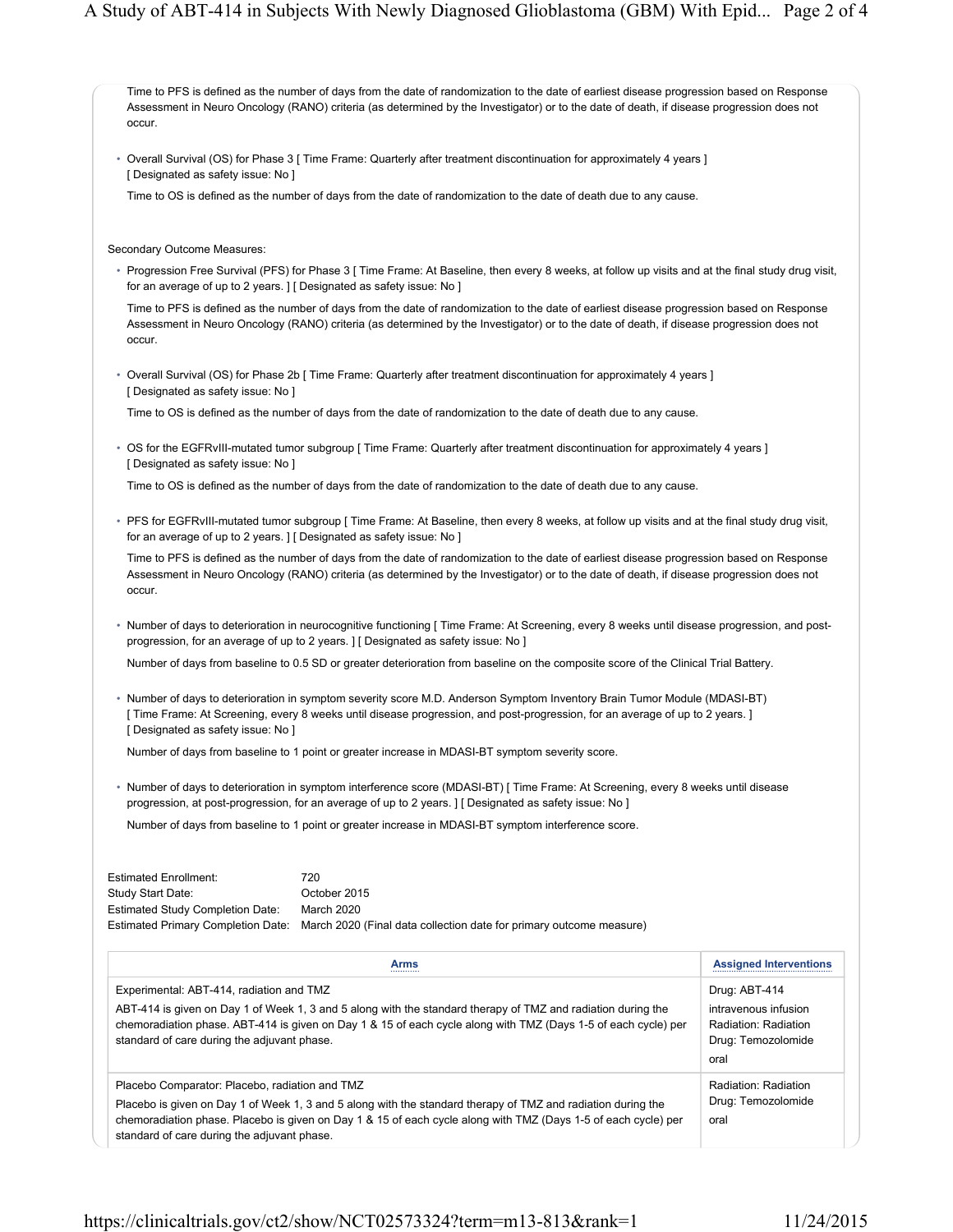|                                                                                                                                                                                                                                                                                                                                                                                                                                                                                                                                                                        | Drug: Placebo for ABT-      |  |  |  |
|------------------------------------------------------------------------------------------------------------------------------------------------------------------------------------------------------------------------------------------------------------------------------------------------------------------------------------------------------------------------------------------------------------------------------------------------------------------------------------------------------------------------------------------------------------------------|-----------------------------|--|--|--|
|                                                                                                                                                                                                                                                                                                                                                                                                                                                                                                                                                                        | 414<br>intravenous infusion |  |  |  |
|                                                                                                                                                                                                                                                                                                                                                                                                                                                                                                                                                                        |                             |  |  |  |
| <b>Eligibility</b>                                                                                                                                                                                                                                                                                                                                                                                                                                                                                                                                                     |                             |  |  |  |
| 18 Years to 99 Years<br>Ages Eligible for Study:<br>Genders Eligible for Study:<br>Both<br>Accepts Healthy Volunteers:<br>No                                                                                                                                                                                                                                                                                                                                                                                                                                           |                             |  |  |  |
| Criteria<br>Inclusion Criteria: 1. Must have a clinical diagnosis of Glioblastoma (GBM) 2. Must have a confirmed Epidermal growth factor receptor amplification<br>in tumor tissue 3. Must have a Karnofsky Performance Status (KPS) performance score of 70 - 100.                                                                                                                                                                                                                                                                                                    |                             |  |  |  |
| 4. Must have recovered from effects of surgery, postoperative infection and other complications of surgery.                                                                                                                                                                                                                                                                                                                                                                                                                                                            |                             |  |  |  |
| 5. Must have adequate bone marrow, renal, and hepatic function Exclusion Criteria: 1. Multifocal, recurrent or metastatic Glioblastoma (GBM) or<br>gliomatosis cerebri 2. Prior chemo therapy or radiosensitizer for head and neck cancer. 3. Prior radiotherapy to the head or neck in overlap of<br>radiation fields. 4. Prior therapy for glioblastoma or other invasive malignancy. 5. Prior, concomitant or planned treatment with Novo-TTF, EGFR-<br>targeted therapy, bevacizumab, Gliadel wafers or other intratumoral or intracavity anti-neoplastic therapy. |                             |  |  |  |
| <b>Contacts and Locations</b>                                                                                                                                                                                                                                                                                                                                                                                                                                                                                                                                          |                             |  |  |  |
| Choosing to participate in a study is an important personal decision. Talk with your doctor and family members or friends about deciding to join a<br>study. To learn more about this study, you or your doctor may contact the study research staff using the Contacts provided below. For general<br>information, see Learn About Clinical Studies.                                                                                                                                                                                                                  |                             |  |  |  |
| Please refer to this study by its ClinicalTrials.gov identifier: NCT02573324                                                                                                                                                                                                                                                                                                                                                                                                                                                                                           |                             |  |  |  |
| <b>Contacts</b>                                                                                                                                                                                                                                                                                                                                                                                                                                                                                                                                                        |                             |  |  |  |
| Contact: Kathy Kim, MS 847-938-0255 8 kathy.kim@abbvie.com                                                                                                                                                                                                                                                                                                                                                                                                                                                                                                             |                             |  |  |  |
| 847-938-1090 s kysa.a.meek@abbvie.com<br>Contact: Kysa Meek                                                                                                                                                                                                                                                                                                                                                                                                                                                                                                            |                             |  |  |  |
| Locations                                                                                                                                                                                                                                                                                                                                                                                                                                                                                                                                                              |                             |  |  |  |
| <b>United States, Arkansas</b>                                                                                                                                                                                                                                                                                                                                                                                                                                                                                                                                         |                             |  |  |  |
| Site Reference ID/Investigator# 142050<br>Recruiting<br>Fayetteville, Arkansas, United States, 72703<br>Principal Investigator: Site Reference ID/Investigator# 142050, MD                                                                                                                                                                                                                                                                                                                                                                                             |                             |  |  |  |
| <b>Brazil</b>                                                                                                                                                                                                                                                                                                                                                                                                                                                                                                                                                          |                             |  |  |  |
| Site Reference ID/Investigator# 143876<br>Not yet recruiting<br>Barretos, Brazil, 14784-400<br>Principal Investigator: Site Reference ID/Investigator# 143876, MD                                                                                                                                                                                                                                                                                                                                                                                                      |                             |  |  |  |
| Site Reference ID/Investigator# 143878<br>Not yet recruiting                                                                                                                                                                                                                                                                                                                                                                                                                                                                                                           |                             |  |  |  |
| Natal, Brazil, 59075-740<br>Principal Investigator: Site Reference ID/Investigator# 143878, MD                                                                                                                                                                                                                                                                                                                                                                                                                                                                         |                             |  |  |  |
| Site Reference ID/Investigator# 143879<br>Not yet recruiting<br>Porto Alegre, Brazil, 90610-000                                                                                                                                                                                                                                                                                                                                                                                                                                                                        |                             |  |  |  |
| Principal Investigator: Site Reference ID/Investigator# 143879, MD                                                                                                                                                                                                                                                                                                                                                                                                                                                                                                     |                             |  |  |  |
| Site Reference ID/Investigator# 143877<br>Not yet recruiting<br>Rio de Janeiro, Brazil, 20230-130<br>Principal Investigator: Site Reference ID/Investigator# 143877, MD                                                                                                                                                                                                                                                                                                                                                                                                |                             |  |  |  |
| Site Reference ID/Investigator# 144031<br>Not yet recruiting<br>Sao Paulo, Brazil, 01246-000<br>Principal Investigator: Site Reference ID/Investigator# 144031, MD                                                                                                                                                                                                                                                                                                                                                                                                     |                             |  |  |  |
| <b>Mexico</b>                                                                                                                                                                                                                                                                                                                                                                                                                                                                                                                                                          |                             |  |  |  |
| Not yet recruiting<br>Site Reference ID/Investigator# 143888<br>Guadalajara, Jalisco, Mexico, 44280<br>Principal Investigator: Site Reference ID/Investigator# 143888, MD                                                                                                                                                                                                                                                                                                                                                                                              |                             |  |  |  |
| <b>Sponsors and Collaborators</b>                                                                                                                                                                                                                                                                                                                                                                                                                                                                                                                                      |                             |  |  |  |